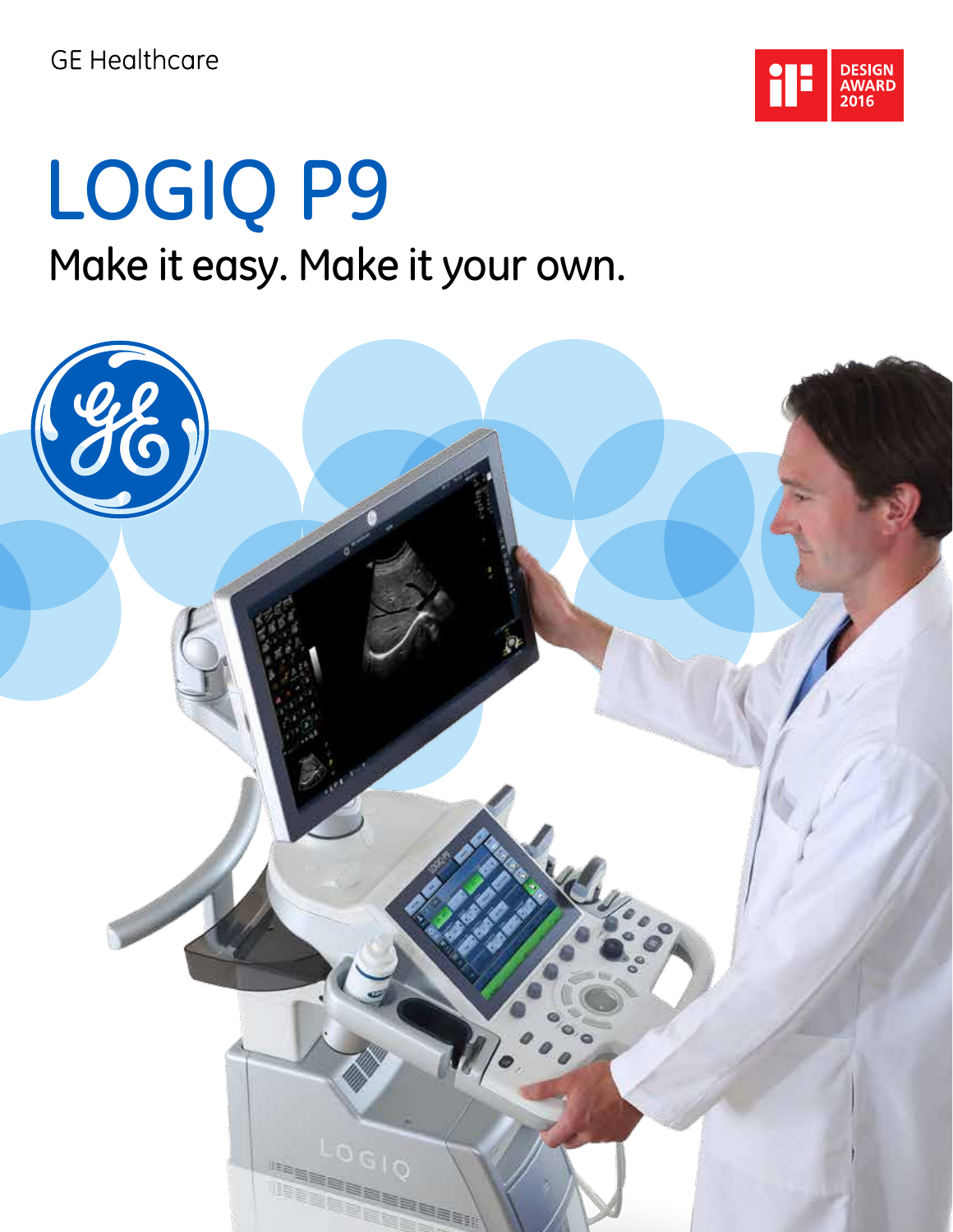When we asked ultrasound users like you to describe the ideal general imaging system, they had three words for us. **Make it easy.**

# You asked for simplicity. We delivered.

The LOGIQ™ P9 is easy to use and enables fast exams through customizable user workflow and productivity tools. It's the choice for a **Personalized**, **Patient-centric** and **Practical** ultrasound system.

## **Make it easy**

Make it easy to operate the system. To acquire diagnostic images. To access features and applications. To take on a busy schedule. To receive support. And, make it easy to afford.

Introducing the LOGIQ P9 ultrasound system from GE Healthcare – a general imaging system designed for quick diagnostic exploration and full schedules.

Whether the need is immediate triage or a comprehensive exam, you can rely on the budget friendly LOGIQ P9 system to provide the consistent image quality, comprehensive application coverage, and ease of use that enable clinicians to make timely, confident decisions.



**44%** Keystroke reduction2





- Personalize to user preference
- Large 10.4-inch touchpanel

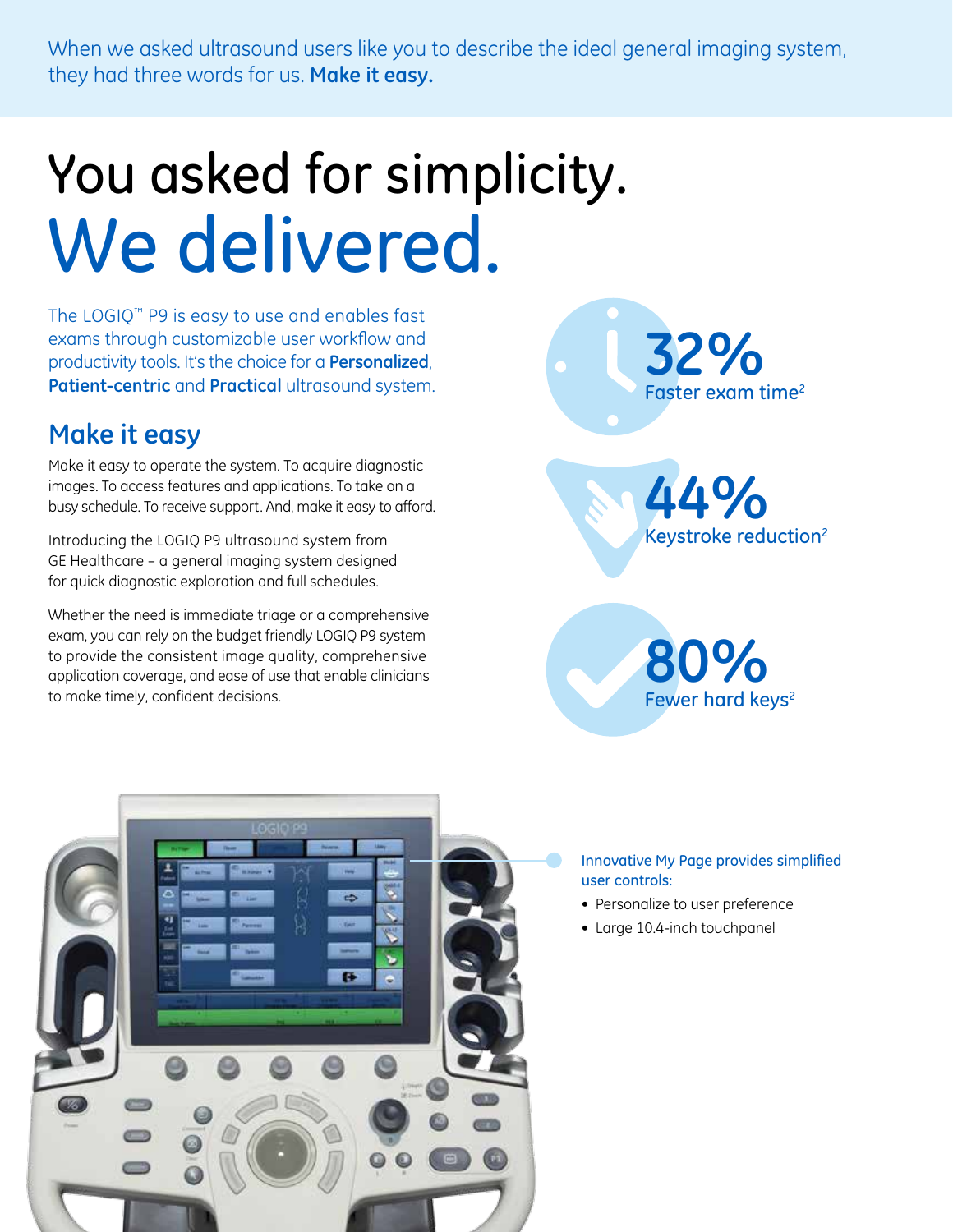## **Personalized**...to help you customize your workflow

The key to the system's simplicity is intuitive console controls and a personalized digital user interface called My Page. This innovative GE Healthcare feature enables you to customize workflow preferences and populate the large touch screen with use case presets you designate including:

- Measurements Body patterns
- Comments Functions

With My Page, there are no extra controls to slow you down. Simply log in, select the appropriate exam type, and you are ready to begin scanning. Additional user defined keys help you quickly access most often used features. Easy to learn and use, the LOGIQ P9 supports high efficiency for busy schedules.

## **Patient-centric**...to help you provide excellent patient care

The LOGIQ P9 supports your diagnostic confidence across a wide range of patient exams.

## Provide high quality diagnosis

- Excellent image quality with minimal tweaking required
- Superb B-Mode spatial and contrast resolution

#### Address various clinical needs

• Wide selection of high quality probes for excellent exam coverage including abdominal, small parts, vascular, cardiac, musculoskeletal, OB/GYN, urology imaging and intra-opertive procedures

## Apply advanced imaging tools

• Utilize advanced imaging tools when you need them including B-Flow™, 3D/4D, Elastography, Stress Echo, TVI/TVD, CEUS<sup>1</sup>, STIC/Omniview and simultaneous display for urology

## **Practical**...a smart choice for usability and investment value

The LOGIQ P9 system easily adjusts to your working style, preferences and variable needs throughout your workday.

#### Designed for user comfort and easy workflow

- Large 21.5-inch monitor and accessible 10.4-inch touchscreen
- Simple operating panel design with fewer physical keys<sup>2</sup>
- Fully articulating arm<sup>4</sup>, with up/down/swivel
- Compact, lightweight design to accommodate small spaces and offers enhanced mobility including wireless LAN and Power Assistant battery operation including offline scanning
- Digital TGC and digital keyboard<sup>3</sup>

#### Increase exam speed and efficiency

• Automated tools help provide fast exams including Auto Image Optimization, Auto IMT, AutoEF, Measure Assistant, Compare Assistant and Scan Assistant

#### Easy access to support

- My Trainer, on-board training modules, help accelerate operational confidence
- LOGIQ Club website offers educational resources to help optimize system utilization
- Purchasable service agreement options<sup>4</sup> including remote service capabilities such as remote 'system diagnostics' and 'software downloads' support equipment uptime

## Data migration

• Review clinical images on screen regardless of ultrasound system make and model, particularly useful when migrating